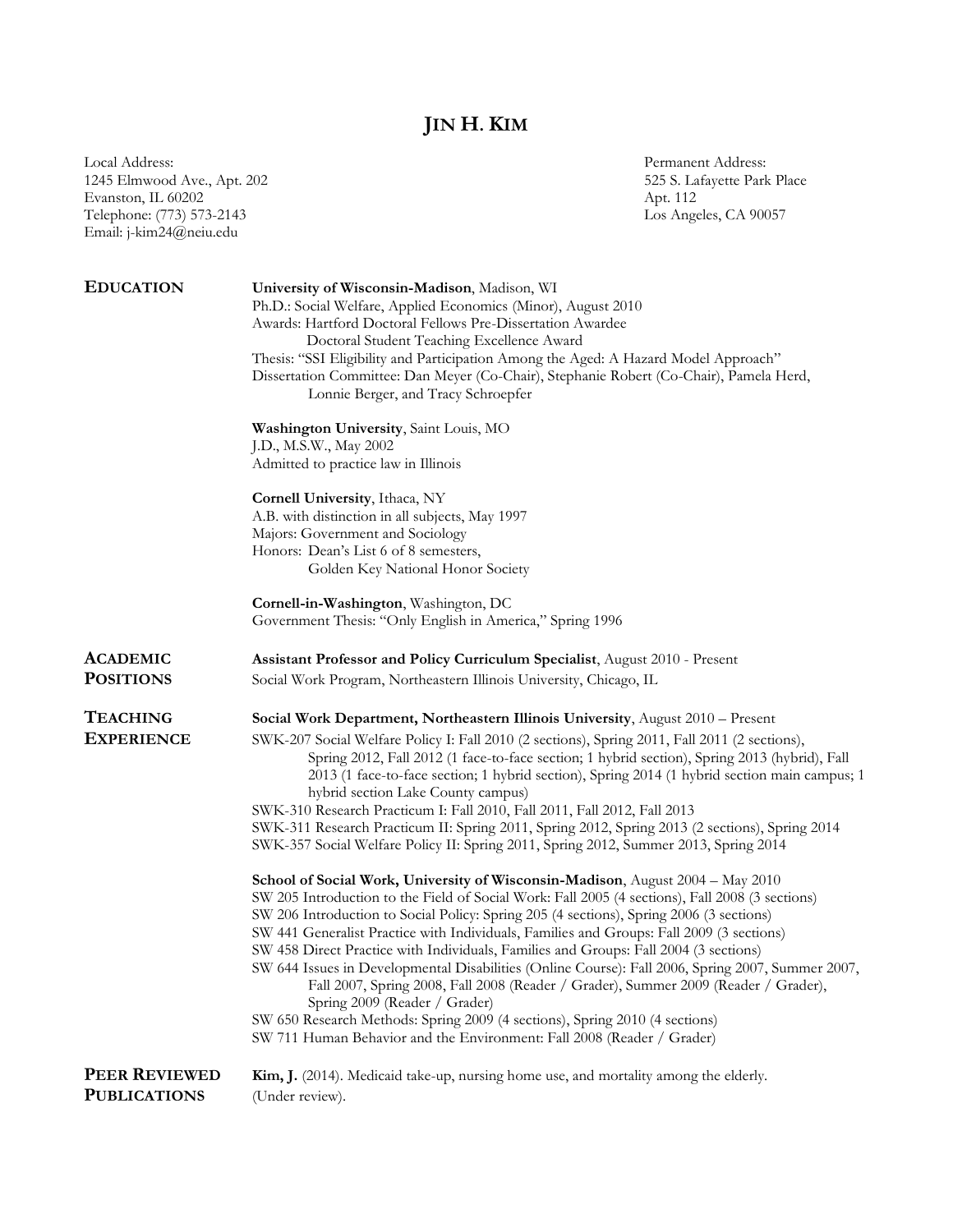|                                             | Kim, J. (2014). Demand for prescription drugs, Medicare Part D take-up, and prescription drug use<br>among the elderly. (Revise and resubmit).                                                                                                                      |
|---------------------------------------------|---------------------------------------------------------------------------------------------------------------------------------------------------------------------------------------------------------------------------------------------------------------------|
|                                             | Kim, J. & Frank-Miller, E. (2014). Poverty, health insurance status, and health service utilization<br>among the elderly. Journal of Poverty. (Forthcoming).                                                                                                        |
|                                             | Kim, J. (2014). Examining racial-ethnic and gender disparities in poverty among the elderly.<br>Handbook on Poverty in the United States. New York, NY: Routledge. (In press).                                                                                      |
|                                             | Kim, J. (2013). SSI participation among the elderly: A hazard model approach. Journal of Poverty, 17(2),<br>217-233.                                                                                                                                                |
| <b>OTHER</b>                                | Kim, J., Kim, J.H., & Koh, E. (2014). Health service utilization patterns among                                                                                                                                                                                     |
| <b>PUBLICATIONS</b>                         | Korean- Americans in Chicago. In S. Kim & K.C. Kim (Eds.), Koreans in the windy city<br>II. (Forthcoming).                                                                                                                                                          |
|                                             | Ngwe, J. E. (2013). Social work research methods: An invitation. J. Kim, (Ed.). Boston, MA: Pearson<br>Custom Publishing.                                                                                                                                           |
|                                             | Ngwe, J. E. (2011). Social work research practicum: A step-by-step planning handbook (2nd<br>Edition). J. Kim, (Ed.). Boston, MA: Pearson Custom Publishing.                                                                                                        |
| <b>PRESENTATIONS</b>                        | Kim, J. Examining racial-ethnic and gender disparities in poverty among the elderly using a dynamic<br>approach. (January 15, 2014). 2013 Annual Conference of the Society for Social Work and<br>Research. San Antonio, TX.                                        |
|                                             | Kim, J. Examining racial-ethnic and gender disparities in poverty among the elderly using a dynamic<br>approach. (November 20, 2013). 66 <sup>th</sup> Annual Scientific Meeting of the Gerontological Society of<br>America. New Orleans, LA.                      |
|                                             | Kim, J. Examining the role of demand for prescription drugs on Medicare Part D take-up using a<br>dynamic approach. (November 20, 2013). 66 <sup>th</sup> Annual Scientific Meeting of the Gerontological<br>Society of America. New Orleans, LA.                   |
|                                             | Kim, J. The dynamic effects of poverty and health insurance status on health service utilization<br>among older adults. (January 18, 2013). 2013 Annual Conference of the Society for Social Work and<br>Research. San Diego, CA.                                   |
|                                             | Kim, J. The effects of poverty and health insurance status on the timing of health service utilization<br>among older adults. (November 14, 2012). 65th Annual Scientific Meeting of the Gerontological<br>Society of America. San Diego, CA.                       |
|                                             | Kim, J. "SSI eligibility and participation among the aged: A hazard model approach." (November 20,<br>2011). 64th Annual Scientific Meeting of the Gerontological Society of America. Boston, MA.                                                                   |
|                                             | Kim, J. "Innovative Approaches in Addressing Diversity: Social Work Practice, Aging, and<br>Community Outreach in Albany Park." (April 11, 2011). Experience the World in Albany Park -<br>Globalization in Our Backyard Conference. Chicago, Illinois. (Moderator) |
|                                             | Kim, J. "Poverty, dependency, and the earnings disregard: Implications for the Supplemental Security<br>Income program." (March 21, 2011). Korean American Community Services Staff Training. Chicago,<br>Illinois.                                                 |
| <b>MANUSCRIPTS</b><br><b>IN PREPARATION</b> | Kim, J. The income and health gradient: Evidence from the Health and Retirement Study.                                                                                                                                                                              |
|                                             | Ramirez, M. & Kim, J. Victimization and health/mental health outcomes among LGBTQ elders.                                                                                                                                                                           |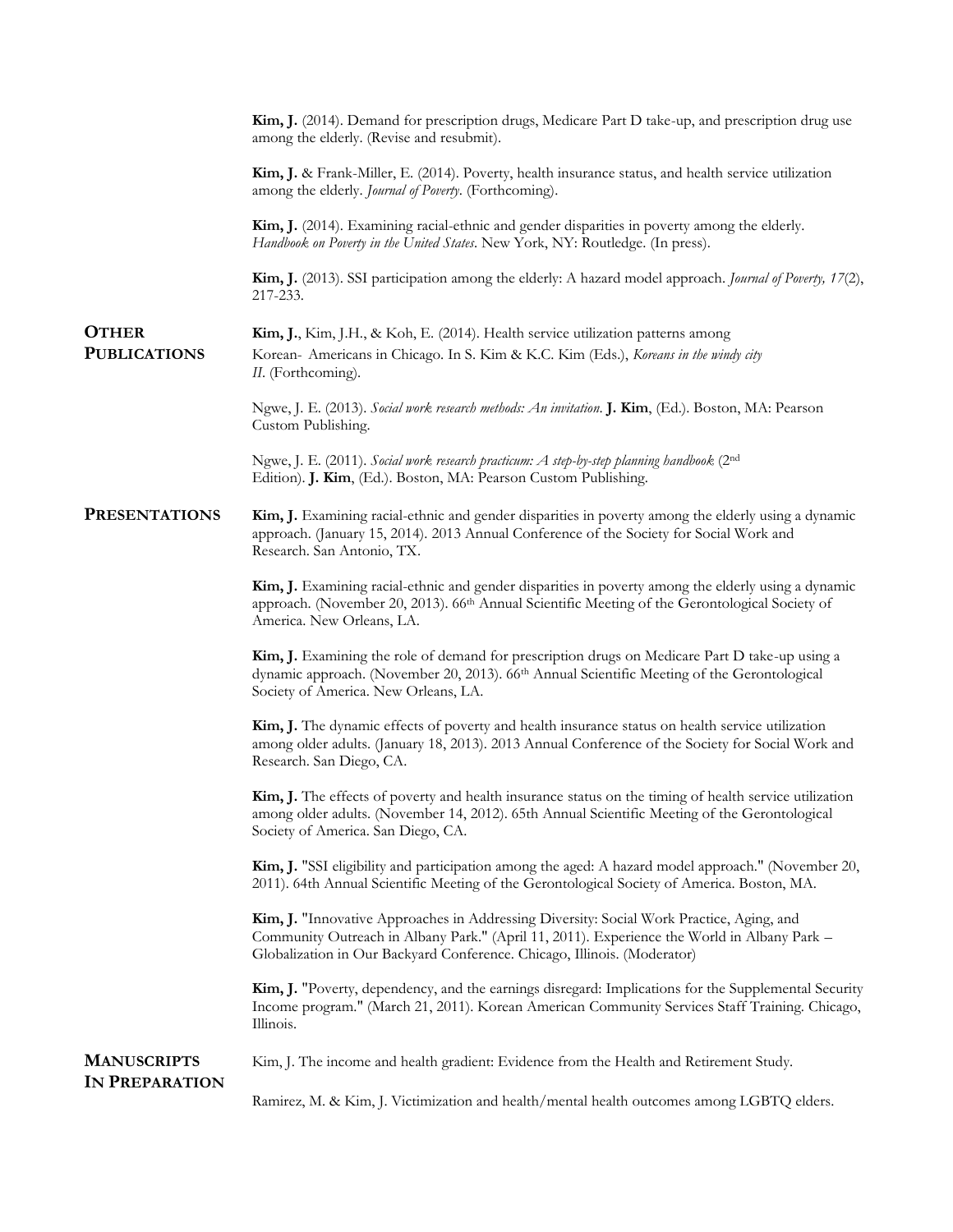| <b>RESEARCH</b>     | Social, Behavioral, & Economic Sciences (SBE) fellow, January 2006 - August 2010                                                                                                                             |
|---------------------|--------------------------------------------------------------------------------------------------------------------------------------------------------------------------------------------------------------|
| <b>EXPERIENCE</b>   | School of Social Work, University of Wisconsin-Madison                                                                                                                                                       |
|                     | Project: National Science Foundation Alliance for Graduate Education and the                                                                                                                                 |
|                     | Professoriate                                                                                                                                                                                                |
|                     | "Evaluation of Underrepresented Minority Recruitment and Retention Strategies in the Social,                                                                                                                 |
|                     | Behavioral, and Economic Sciences"                                                                                                                                                                           |
|                     | Designed survey instruments for use by five academic departments as part of a coordinated effort to                                                                                                          |
|                     | increase the diversity of graduate students on campus. Drafted IRB application for expedited review                                                                                                          |
|                     | of human subjects research. Developed and maintained a central database containing relevant                                                                                                                  |
|                     | information on prospective and current underrepresented minority (URM) graduate students as well                                                                                                             |
|                     | as recruitment and retention activities. Entered, coded, analyzed, and interpreted data. Drafted<br>annual report for purposes of annual grant renewal. Tracked prospective (URM) graduate students          |
|                     | through the application, matriculation, and retention processes.                                                                                                                                             |
|                     |                                                                                                                                                                                                              |
|                     | Project Assistant, May 1996 - August 1996                                                                                                                                                                    |
|                     | Department of Sociology, Cornell University, Ithaca, NY                                                                                                                                                      |
|                     | Project: Cornell Microsimulation (CORSIM) Project                                                                                                                                                            |
|                     | Prepared cross-tabulations using TPL Tables for a then, forthcoming book by                                                                                                                                  |
|                     | Associate Professor Steven B. Caldwell on race and wealth.                                                                                                                                                   |
|                     |                                                                                                                                                                                                              |
| <b>PROFESSIONAL</b> | <b>Attorney, February 2003 - August 2003</b>                                                                                                                                                                 |
| <b>EXPERIENCE</b>   | Midong Choi & Associates, P.C., Chicago, IL                                                                                                                                                                  |
|                     | Represented Korean clients in real estates sales and purchases and in civil and commercial litigation                                                                                                        |
|                     | disputes. Counseled Korean business entities regarding various legal issues, including a Korean news<br>publication with respect to issues of fraud and defamation. Drafted closing documents, pleadings and |
|                     | discovery motions. Researched pyramid schemes, libel and landlord/tenant issues.                                                                                                                             |
|                     |                                                                                                                                                                                                              |
|                     | <b>Law Clerk,</b> May $2001 -$ August $2001$                                                                                                                                                                 |
|                     | Governmental Affairs Division, Missouri State Attorney General's Office, Jefferson                                                                                                                           |
|                     | City, MO                                                                                                                                                                                                     |
|                     | Prepared questions for depositions of expert witnesses. Drafted complaints, admissions, joint                                                                                                                |
|                     | stipulations, and summary determinations. Researched agency issues, garnishment execution and                                                                                                                |
|                     | supersedeas, and property rights with respect to Medicaid Waiver services. Attended trials,<br>depositions, board hearings, and law day. Observed moot court sessions.                                       |
|                     |                                                                                                                                                                                                              |
|                     | Social Work Intern, August 2000 - May 2001                                                                                                                                                                   |
|                     | Youth Advocacy Unit, Missouri State Public Defender's Office, Saint Louis, MO                                                                                                                                |
|                     | Conducted psychosocial assessments of children and developed working relationships with local                                                                                                                |
|                     | schools, community centers, and private and public agencies for referral purposes. Assisted attorneys                                                                                                        |
|                     | during the disposition stage of the legal process by finding alternative sentences that were in the best                                                                                                     |
|                     | interests of the child. Reviewed social files and investigations.                                                                                                                                            |
|                     | Law/Social Work Intern, August 1999 - August 2000                                                                                                                                                            |
|                     | Children's Legal Alliance, Legal Services of Eastern Missouri, Saint Louis, MO                                                                                                                               |
|                     | Researched legal issues and drafted memoranda pertaining to the Individuals with Disabilities                                                                                                                |
|                     | Education Act. Performed general case management duties. Conducted needs assessments of clients,                                                                                                             |
|                     | identifying their strengths and weaknesses. Served as liaison between clients and school officials and                                                                                                       |
|                     | accompanied clients to meetings and interviews. Researched and compiled lists of resources tailored                                                                                                          |
|                     | to each client's particular educational and social service related needs. Reviewed clients' school and                                                                                                       |
|                     | mental health records.                                                                                                                                                                                       |
|                     | Paralegal, July 1997 - July 1998                                                                                                                                                                             |
|                     | Corporate Finance Department, Seward & Kissel, New York, NY                                                                                                                                                  |
|                     |                                                                                                                                                                                                              |
|                     |                                                                                                                                                                                                              |